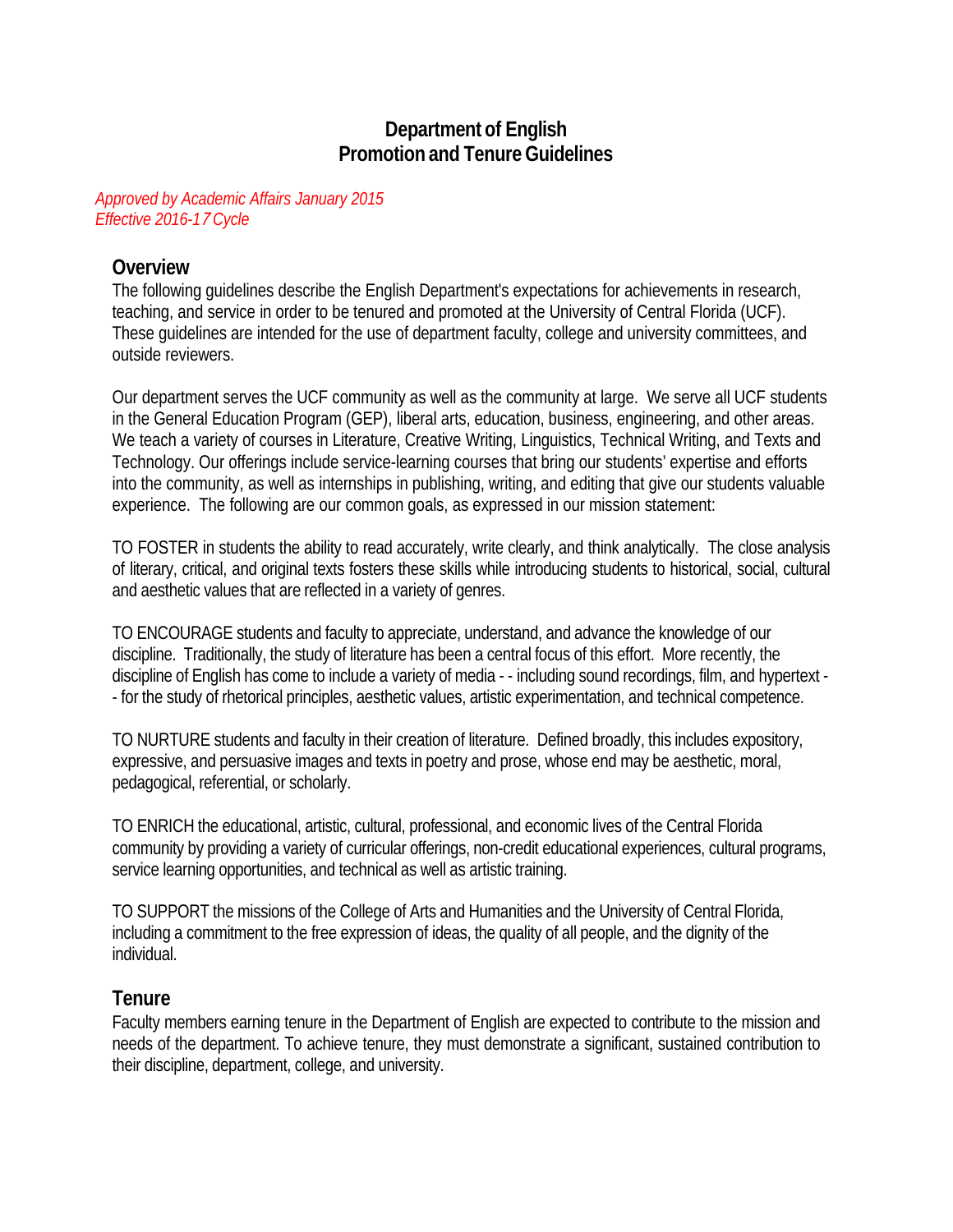Assistant professors earning tenure will have a strong record of successful (1) research and publication and (2) teaching, as well as an appropriate level of (3) professional development and service activity. Candidates seeking tenure will provide evidence of achievement in each of these three basic areas of performance.

Substantial achievement in both research and teaching, and indications of future excellence in these categories, are necessary for tenure. Consistent activity in professional development and service is also required. However, an outstanding record in professional development and service alone is insufficient for tenure.

### **1. Research:**

A candidate for tenure must demonstrate a strong commitment to research and publication from the time of appointment. The candidate will have a sustained body of substantial original work that has been published or accepted for publication in reputable peer-reviewed venues. This work should indicate sound scholarly or creative skills that clearly demonstrate the candidate is well on the way to national recognition in his or her field.

Scholarly and creative publications or activities include but are not necessarily limited to the following:

- Scholarly or creative book published by a respected press
- Scholarly article or creative work published in a significant peer-reviewed journal or literary magazine or electronic equivalent
- Article, chapter or creative work published in a scholarly book, textbook or anthology
- Original book-length translation published by a respected press
- Edited collection of scholarly articles or creative works published by a respected press
- Textbook published by a respected press
- Scholarly edition
- Funded research grant
- Original article-length translation in a respected peer-reviewed journal or original translation of creative work published in a respected peer-reviewed literary magazine
- Journal, scholarly or creative (including guest editing) editorship
- Book series editorship
- Article published in a respected conference proceedings
- Book review published in a significant journal
- Encyclopedia entry
- Bibliography
- Interview

Candidates who apply for tenure must present a dossier including publications most valued in the candidate's field (for example, a scholarly or creative book published by a respected press or six or seven scholarly articles published in significant peer-reviewed journals or creative works published in major literary magazines). Substantial peer-reviewed primary works such as journal articles, book chapters or creative publications are more valuable than secondary publications such as conference proceedings, book reviews, encyclopedia entries, bibliographies, and interviews.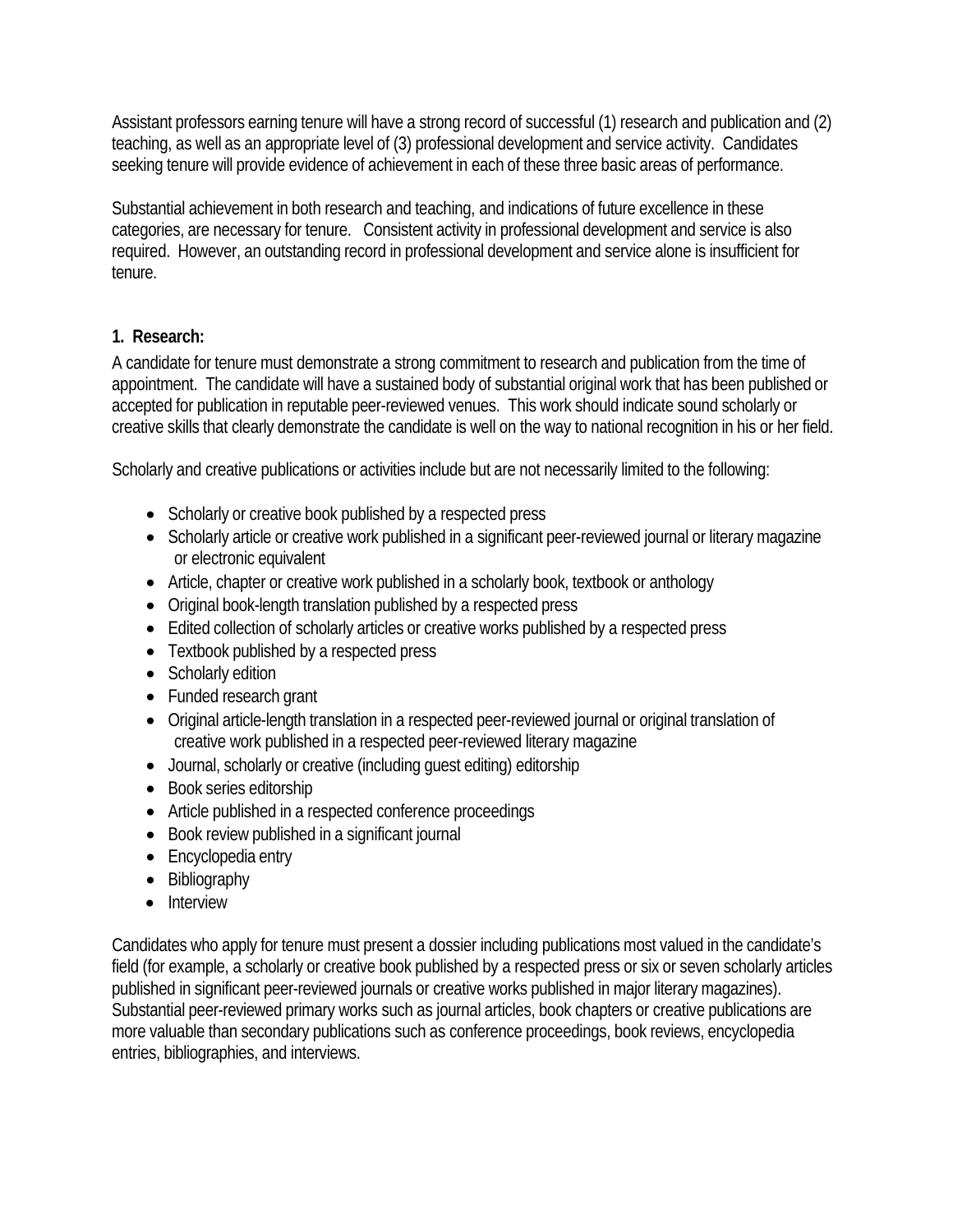Co-authored peer-reviewed articles, chapters or books will also be valued according to each individual author's contribution. An edited collection of scholarly or creative works will be valued according to the individual editor's contribution. Candidates must document their contributions.

Concerning the status of publications, candidates for tenure should be aware of the following. - Published work (in print) and forthcoming work (accepted for publication and eventually to be published) are most valued for tenure. A book contract for a completed manuscript is also valued. Also, work published in journals or literary magazines with low acceptance rates is typically more valued than work published in journals or literary magazines with high acceptance rates. Pending manuscripts (out for review or under revision at the request of an editor), and manuscripts under consideration (submitted but still waiting for possible review) are not considered publications. However, such work helps to demonstrate evidence of a body of scholarly or creative work in progress that confirms a commitment to research.

A strong record of presentations (for example, papers or readings at national, regional, local peer-reviewed conferences) is expected.

### **2. Teaching:**

Evidence of the quality of strong performance in the teaching category will include student evaluations. Other documentation, such as awards or other kinds of recognition, reports on peer visits and course materials and other supplemental information, as noted below, will also be considered:

- Direction of student dissertations or theses, including Honors in the Major (HIM) or independent studies as well as membership on dissertation, theses or HIM committees
- Chair's evaluations
- Academic advising
- Program, course or workshop development
- Participation in seminars, workshops or other forums which are focused upon curricular concerns, teaching or the learning process
- Development of supplemental teaching materials— CD-ROM, web site, digital archive or software to accompany courses

### **3. Service:**

The faculty member should show evidence of service to the department and the university or community. Included for consideration are the following:

- Membership on department, college or university committees; Faculty Senate
- Organizing or participating in workshops or seminars related to the mission of the department, college or university
- Coordination of special academic programs
- Advisor to department or campus organizations
- Offices or special responsibilities in professional organizations related to academic discipline
- Unpaid public service to public schools or to other relevant community or state organizations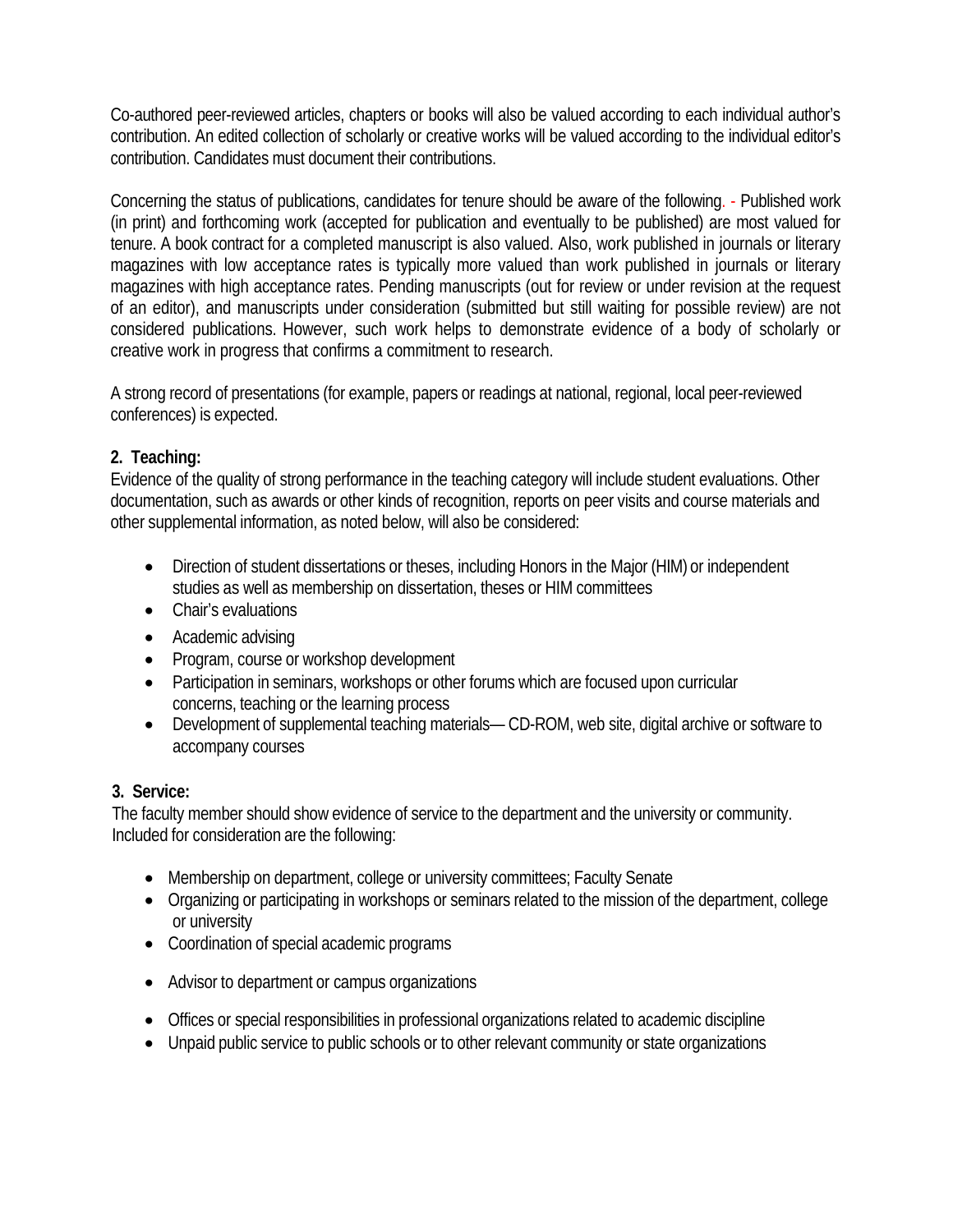# **Promotion**

To Associate Professor: Assistant professors who have met the criteria for Tenure (as specified above) will, under normal circumstances, be promoted.

To Professor: Faculty members seeking promotion to the rank of full professor will be expected to take leadership roles in fulfilling the department of English's mission. They must demonstrate significant and distinguished contributions to their discipline, department, college and university. Full professors will have maintained a distinguished, successful record of research, teaching, and service.

### **1. Research:**

A candidate for professor must demonstrate a national or international reputation within his or her field. Evidence consists primarily of a substantial body of works published in influential peer-reviewed venues, with these works having been published after promotion to associate professor.

Candidates who apply for promotion to professor must present a distinguished dossier of scholarly or creative publications most valued in the candidate's field. A diversity of research interests is valuable if it can be explained as part of a coherent research program. Interdisciplinarity is valued, if it can be demonstrated how it relates to the candidate's field(s). Only published works (electronic or print) will be considered in regards to candidacy.

Candidates will provide the following minimum evidence of a respected national or international reputation:

The publication of a book or books (may include textbooks) from a respected press; or, if the candidate has published a book from a respected press prior to obtaining the rank of associate professor, then at least ten substantial peer-reviewed articles or book chapters from respected academic journals or presses may be considered in lieu of a second book. For creative writing faculty, scholarly work and creative works in multiple genres (fiction, poetry, creative nonfiction, scripts, etc.) are accepted as contributing to the creative writer's profile.

Other evidence used to support the candidacy may include the following:

- Original book-length translation(s) published by respected university or academic press(es)
- Original article-length translation(s) in respected peer-reviewed journals or original translations of creative work published in respected peer-reviewed literary magazines
- Funded research grant(s)
- UCF Research Incentive Award (RIA)
- Scholarly or creative journal editorship(s) (including guest editing)
- Book series editorship(s)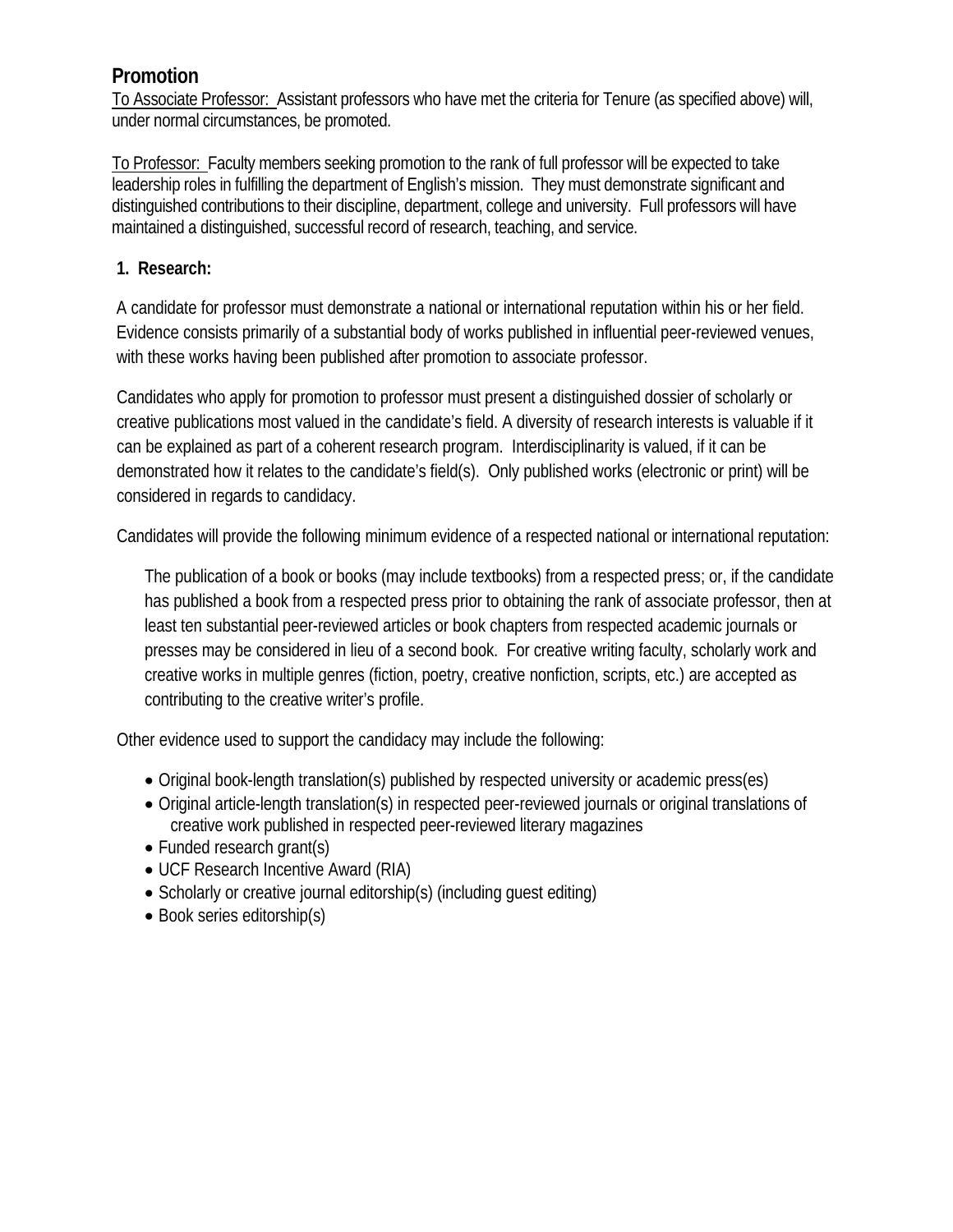- Articles published in a respected conference proceedings
- Book reviews published in significant journals
- Encyclopedia entries
- Bibliographies
- Interviews
- Short essays
- Presentations or readings at international, national, or regional peer-reviewed conferences.

Substantial peer-reviewed primary works such as single-authored scholarly monographs, journal articles, book chapters, creative publications, or electronic archives are more valuable than secondary publications such as conference proceedings, book reviews, encyclopedia entries, bibliographies, and interviews. Independent and lead authorship is considered more valuable than collaborative effort; coauthored peer-reviewed articles, chapters, or books will be valued according to each individual author's contribution. An edited collection of scholarly or creative works will be valued according to the individual editor's contribution. Electronic work can be valued as much as print work; however, documentation supporting its equivalency should be included. Evidence testifying to the candidate's national or international reputation may include the following:

- Reputation of university, academic, or literary presses or journals publishing the candidate's work
- Acceptance rates of journals or literary magazines in which the candidate has published
- Prizes, honors, and awards for scholarly or creative work
- External grants and fellowships
- Published reviews of the candidate's work
- Invited works, based on the candidate's stature in the field
- Invited lectures or readings at conferences and other universities
- National or international media exposure
- Editorial or board positions on journals
- Evidence that the candidate's works are used in classes at other universities
- Translations or reprintings of candidate's works
- Book tours
- Unsolicited letters from colleagues
- Recognition of candidate's websites or digital works
- Prestige of conferences where candidate presents
- Consulting work by the candidate
- Candidate's work as an external reviewer or judge (of manuscripts, grant proposals, tenure and promotion, contests, etc.)
- Leadership in the field as evident in positions and responsibilities
- Department Chair evaluations are at "Outstanding" for research for a majority of the years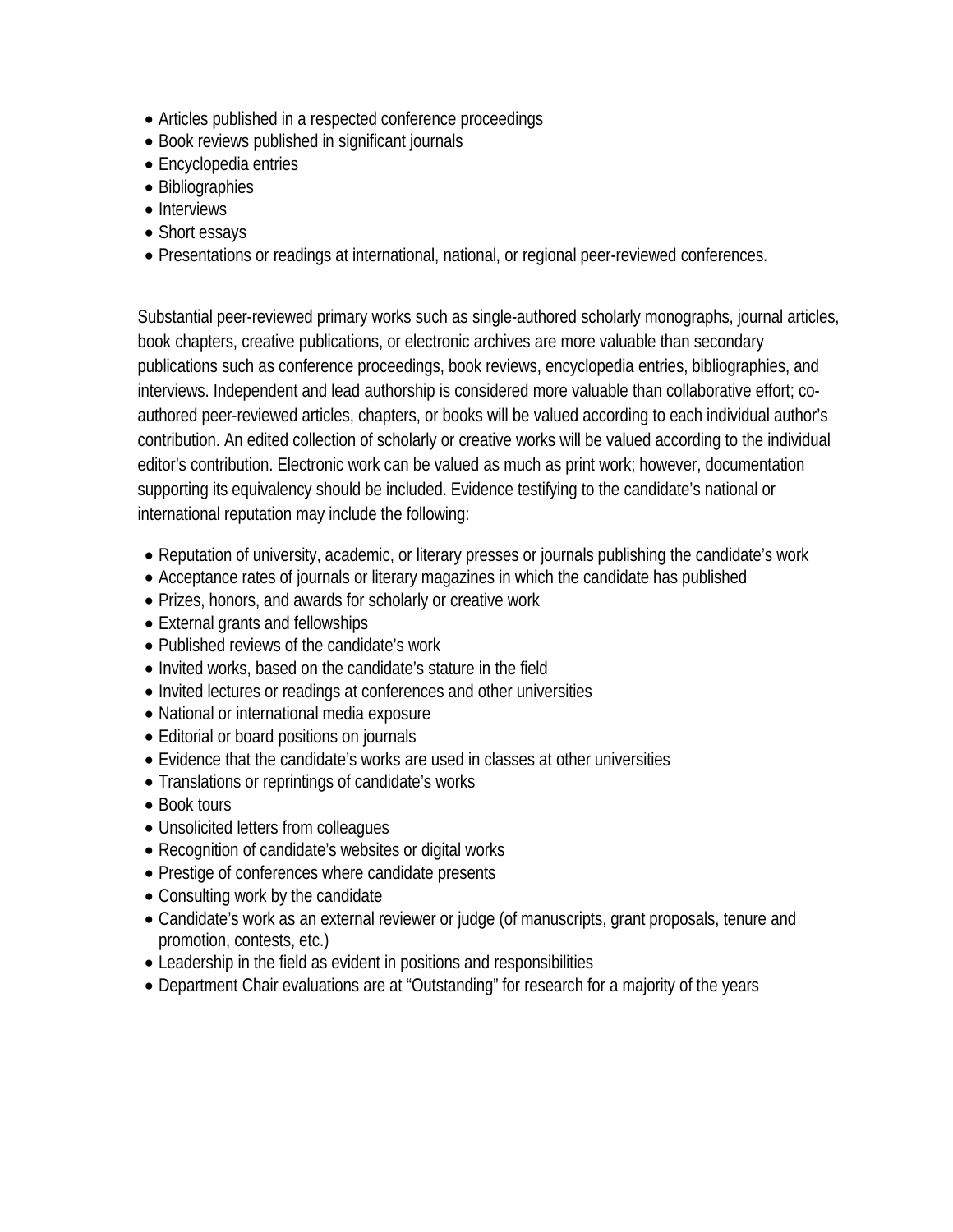# **2. Teaching:**

The candidate for professor must provide evidence of successful teaching since promotion to associate professor. Evidence used to support the candidacy includes, though is not limited to, a selection from the following:

- Annual Department Chair evaluations of teaching. Annual Department Chair evaluations are at "Above Satisfactory" or higher for teaching for a majority of years. Candidate must also demonstrate a range of courses taught according to Department needs.
- Curricular innovation, development, and improvement. Candidate shows a clear record of developing new courses as supported by course action request forms or of revising established courses as supported by syllabi, assignment handouts, and other evidence.
- Pedagogical development. Candidate demonstrates evidence of pedagogical development in one or more of the following ways: Active participation in seminars, conferences, panels, or other activities with the intent to develop or improve teaching practices; substantial achievements in the scholarship of teaching; development of high quality teaching materials available to others within the field; or invitations to teach in other departments and programs within the university, to lead workshops on teaching or to serve as consultants for other institutions, or to teach in special national or international institutes or programs.
- Teaching grants, honors, and awards. Candidate has received a Teaching Incentive Program (TIP) award or Scholarship of Teaching and Learning (SoTL) or College or University teaching award or other teaching award or honor (for example, a teaching award from an organization in the candidate's field) or has received a grant related to curricular or pedagogical development.
- Student perception of instruction. A majority of the candidate's student evaluations for teaching are above department and college averages for all types of courses and all levels of courses taught.
- Director/member/reader of theses/dissertations. Candidate has served as director, committee member, or outside reader for successfully defended MFA, MA, or Honors-in-the-Major theses or doctoral dissertations.
- Mentoring. Candidate has served as a mentor to one or more faculty or Graduate Teaching Assistants, or candidate served as mentor to one or more students whose work was subsequently published in the *UCF Undergraduate Research Journal* or in another established academic, professional, or literary publication (for example, journal, anthology, or book collection).
- Classroom Visits. Peer visits to the candidate's classroom have generated outstanding evaluative reports based on the candidate's knowledge of subject matter, course materials, and conduct of class session(s).
- Program Coordination or Administration. Candidate has acted as program coordinator or administrator (HIM program coordinator, graduate program director, MFA director, or director of other academically related program) and proven effective in this role.

# **3. Service:**

The Candidate must document having engaged in service at a national or international level, while providing sustained service to the department, college, and the university, since promotion to associate